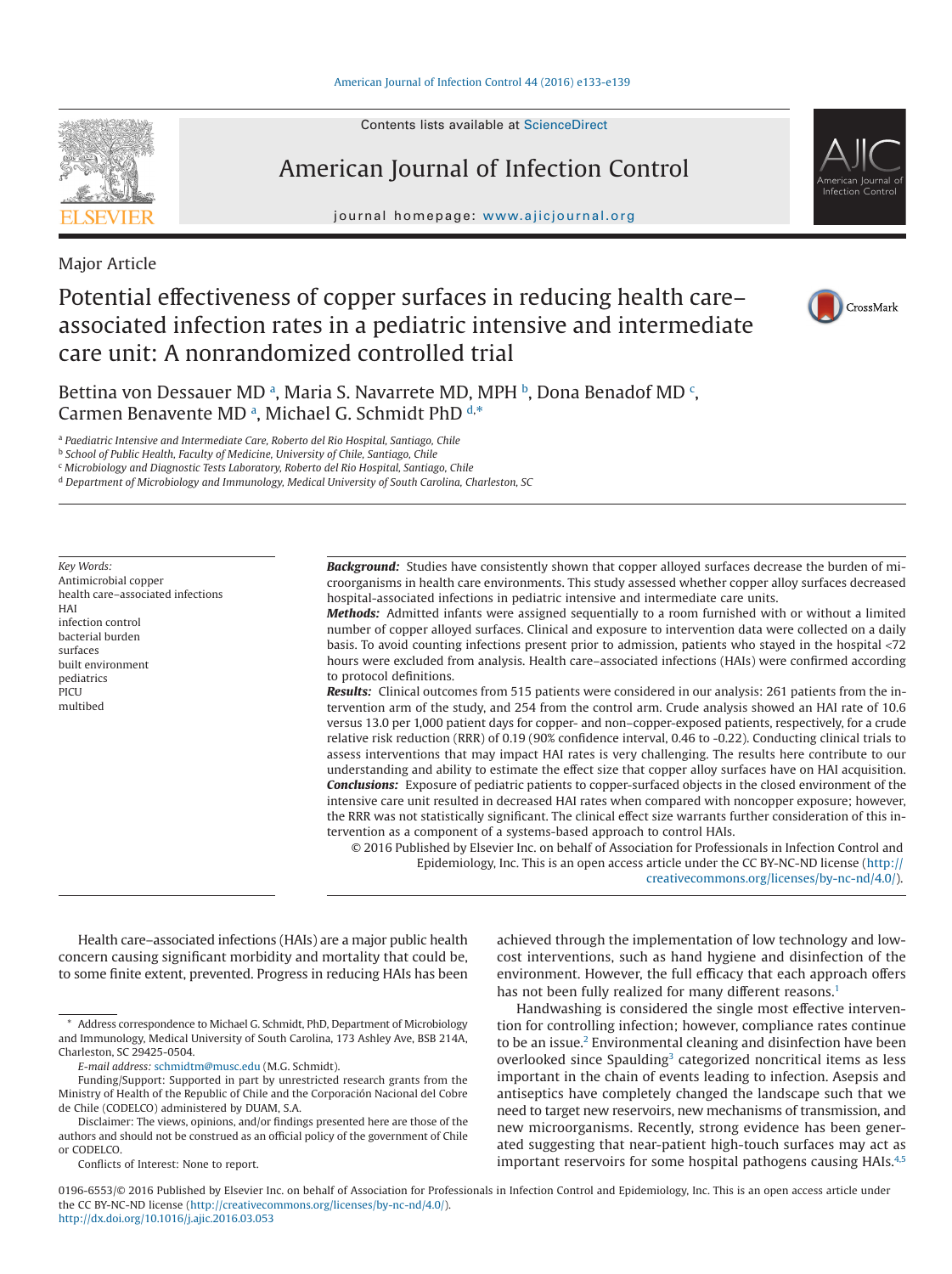In controlled in vitro experiments, and during the conduct of pragmatic clinical trials, copper alloys have consistently displayed a profound and persistent antimicrobial activity.<sup>6-8</sup> Salgado et al<sup>9</sup> evaluated the antimicrobial activity of copper in the context of whether or not lower microbial burdens proximal to the patient would result in lower acquisition rates of HAI and learned that through the reduction in microbial burden on selected surfaces and components in the rooms of patients, a subsequent and significant reduction of HAI rates was observed. However, the study was conducted in adult medical intensive care units, and therefore it remains to be seen how the reduced bacterial burden might impact the HAI rates in different clinical settings and in different patient populations.

The methodologic challenges for estimating a significant reduction in HAI rates, as influenced by copper surfaces in different clinical settings, are manifold. First, a randomized controlled trial (RCT) seems to be the ideal design but presents the following challenges: (1) masking the intervention is challenging; (2) randomization is complicated because the intervention does not act at the level of the individual but rather on the microbes proximate to the care being provided; and (3) for busy critical health care units it may not be feasible to randomly assign patients to a particular room based on their medical need. Further, the very definition of the primary outcome required from such studies, acquisition of an HAI, is problematic because although ideal and detailed definitions of HAIs suited for epidemiologic purposes exist, their utility is limited as a consequence because they are not easily abstracted from medical records with the level of precision expected from a binary outcome. HAI definitions can also vary according to the population involved (eg, bloodstream infections associated with immunocompromised vs immunocompetent patients), from country to country, and from many other perspectives[.10](#page-6-0)

In the work from Salgado et al, $9$  they reported results of an RCT aimed at estimating the effect of copper-surfaced objects on HAI and colonization rates in adult patients admitted to the intensive care units of 3 hospitals in the United States. They found that the limited introduction of 6 copper components resulted in a statistically significant reduction of HAI rates and methicillin-resistant *Staphylococcus aureus* or vancomycin-resistant *Enterococcus* colonization in the intervention arm of the study compared with the control arm. The observed HAI incidence rates were 0.071 and 0.123 for the intervention and control groups, respectively, with a relative reduction risk (RRR) of 0.42. These promising results encouraged us to run a similar trial with respect to the number of copper components introduced as an additional component of a comprehensive infection control strategy in a different setting to compare estimates of the intervention effect. Our trial objectives were 2-fold. The first, for which results were recently published, $11$  compared the microbial burden alleviated by the intervention (the limited introduction of copper components) with the microbial burden associated with the control surfaces. The second, addressed here, was to measure the clinical impact that copper alloy surfaces had on the HAI acquisition rates seen in 2 pediatric intensive care settings.

# **METHODS**

#### *Study design and setting*

This study was conducted using a nonrandomized, unmasked, controlled clinical trial. The protocol was registered before the initiation of the study [\(ClinicalTrials.gov](http://ClinicalTrials.gov) identifier no. NCT01678612). Although the study design was not ideal, it was deemed meritorious and was conducted under the umbrella of a pragmatic trial.<sup>12,13</sup>

The study was conducted in the pediatric intensive care unit (PICU) and intermediate pediatric care unit (PIMCU) of the Roberto del Rio Hospital, Santiago, Chile, which is a 249-bed tertiary hospital. Recruitment lasted 12 months. Eligible participants were all patients admitted to the study site. Although we would analyze only patients staying >3 days in the ward, we included all patients in the study because we could not judge beforehand the length of the patient's stay. The only exclusion criterion was lack of informed consent. The PICU has 6 two-bed rooms and 2 single-bed rooms. The PIMCU has 1 four-bed rooms, 5 three-bed rooms, and 2 singlebed rooms.

#### *Intervention*

Half of the rooms ( $n = 8$ ) were furnished with copper-surfaced items, and the other half remained unchanged. Intervened rooms were located in the space in an alternate fashion.<sup>10</sup> The selected items surfaced with copper were bed rails, bed rail levers, intravenous poles, sink handles, and the nurses' workstation. Handwashing procedures and cleaning routines remained the same before and throughout the study period. The hand hygiene compliance rate of health care workers was assessed by staff not affiliated with the trial and was reported quarterly as a measure of health care worker adherence to the established protocol for hand hygiene before and after patient contact. For the period of the trial, the mean compliance rate for the health care workers observed in the units  $(N = 153)$ , expressed as the percentage of individuals that complied entirely with the hospital standards for intensive care unit wards, was 93% (range, 80%-100%).

#### *Assignment to experimental arm*

On admission, to each unit, patients were sequentially assigned to either an intervened or control room. Swapping patients from one unit to the other was discouraged but was allowed for compelling medical reasons; however, the protocol stated that patients should move to the same type of room (intervened or control) as originally assigned.

#### *Ethics and regulatory requirements*

Written informed consent was obtained from each parent or legal guardian within 24 hours of admission. This study was conducted in accordance with the Helsinki Declaration, the International Conference on Harmonization Guidance for Good Clinical Practice, and applicable national regulations. The study protocols and informed consent form were approved by the research ethics committee overseeing clinical research at the local site.

## *Measurements*

Demographic and clinical data were collected at entry for all eligible patients. Thereafter, clinical data regarding installation and removal of invasive catheters (central venous catheters, indwelling urinary catheters, and tracheal intubation for mechanical ventilation), instauration of antimicrobial therapy, room location, and HAI suspicion status were collected on a daily basis until patient discharge from the unit. An inventory log was designed to keep track of the presence or removal of items with and without copper surfaces from their original assigned room.

Bacterial burden was measured on selected surfaces (bed rails, cribs, and faucet handles) from both groups on a bimonthly basis during study duration. Detailed results of this aim of the study are reported elsewhere.<sup>11</sup>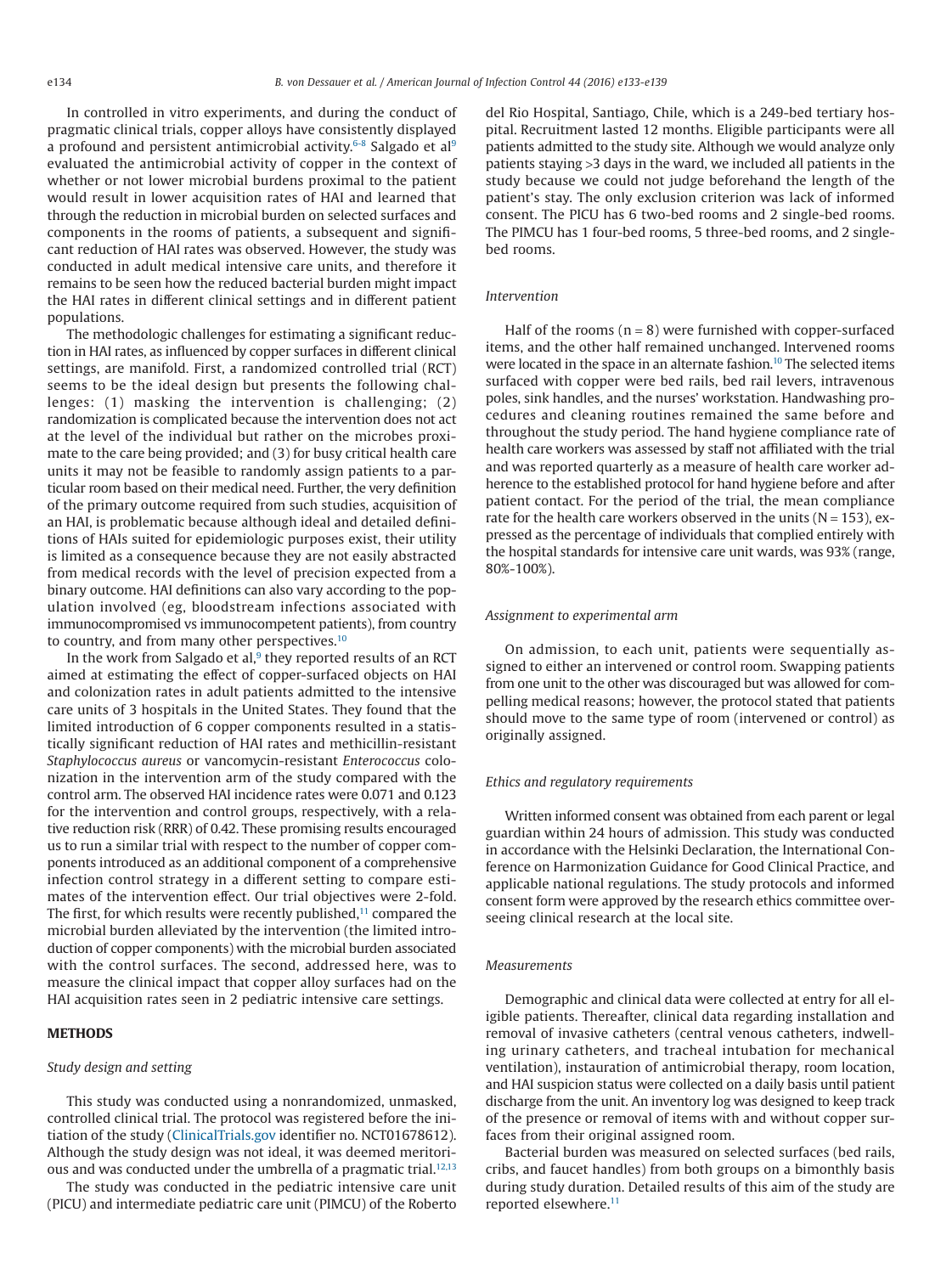## *Outcome*

The primary outcome of the study was the diagnosis of an HAI event associated with patient stay within the PICU or PIMCU. According to broadly accepted criteria, signs and symptoms should appear on or after the third calendar day of admission to the facility.<sup>14</sup> HAI definitions used were the standard definitions used by the National Surveillance System of the Ministry of Health of Chile[.15](#page-6-4) However, to evaluate the reliability of the results, an independent review of the source documents was conducted on a subset of the study subjects (122/515; 24% records) on completion of the study. The reviewer was blinded to the assignment of the patient to the intervention or control group and to the occurrence or not of an acquisition of an HAI, the primary outcome.

#### *Safety*

Although the anticipated risk of harm associated with the study was very low, possible skin or other allergic reactions to either the patients or hospital staff were monitored during the study. Mortality data were also collected.

#### *Statistical methodology*

Sample size was estimated on the basis of available local data. An expected HAI incidence rate of 14.4 per 1,000 patient days for the control group was derived from figures from the study wards reported to the HAI National Surveillance System along with a short retrospective study of administrative data from the previous year. The historical number of patients admitted annually to the local site was approximately 1,100, resulting in an expected number of 7,500 patient days for the study duration. Allowing for a 10% dropout from the analysis, we estimated that approximately 3,400 patient days would be required per group to yield an approximate 85% statistical power to show a 50% reduction of the HAI rate in the intervention group compared with the control group, with a 2-sided type I error of 0.05 within the 12 months allotted for the trial. The analysis was planned on an intention-to-treat basis because some protocol deviations regarding actual exposition to copper (objects removed or displaced) were expected. Considering that repeated infections on the same patient are not independent events, the analysis counted solely the first HAI observed on each patient. A κ statistic was derived to assess agreement between original HAI determinations and those for the validated subsample. A Poisson regression model was planned to control for selected variables according to clinical considerations. R package version 3.2.2 (R Foundation for Statistical Computing, Vienna, Austria) was used for statistical analyses.

# **RESULTS**

#### *Study population*

A total of 1,012 patients were admitted to the PICU-PIMCU during the 12 months of study duration (November 12, 2012-November 15, 2013). To avoid counting possible infections present prior to admission, patients who stayed in the hospital <72 hours were excluded from analysis. The distribution of patients within each arm of the study and unit of admission is shown in Figure 1. Demographic and relevant clinical features of enrolled patients are described in [Table 1.](#page-3-0) In spite of patients not being randomized when allocated to the study group, fair balance between baseline characteristics was observed. In particular, regarding aspects that increase the likelihood of developing an HAI, for example, specific pre-existing condi-



**Fig 1.** Flow diagram of patient data used for analysis. There were 1,012 patients available for consent for subsequent enrollment during the trial period within the pediatric intensive care unit and intermediate pediatric care unit of the Hospital Roberto del Rio, Santiago Chile.

tions and the number of patients with invasive medical catheters and time of exposure to invasive medical devices.

#### *Setting considerations and adherence with study protocol*

The mean bed occupancy rate during the study period was 70% (monthly range, 14%-121%) for the PICU and 43% (monthly range, 12%-94%) for the PIMCU. In the PICU, during July and August, the bed occupancy rate was >100% (22 and 14 days, respectively, or 85% of the time). This meant that, in the best interest of the patients, additional noncopper beds were placed in some intervened rooms of the PICU. Moreover, during the same winter months, some patients allocated to copper-surfaced beds were moved to noncopper rooms, representing an estimated deviation of the protocol of 12% over the corresponding 868 patient days of the busiest winter months. Shortly after the initiation of the trial, it became apparent that the patients from the 4-bed room of the PIMCU (control arm room) should be excluded from the trial because they were classified as long-term or chronic patients. The patients associated with this room were excluded from subsequent analyses because their inclusion would skew the overall study occupancy rate and patient demographics.

#### *Analysis of primary outcome*

Overall, 65 patients developed 91 medical conditions compatible with the protocol definition of an HAI, 32 patients were from the intervention group and 33 from the control group, resulting in an HAI incidence rate of 10.6 and 13.0 per 1,000 patient days, respectively, which corresponds to an 0.19 RRR of HAI for patients exposed to copper-surfaced objects compared with control patients. In addition, as prescribed in the study protocol, a Poisson regression model was fitted to control for selected variables according to clinical considerations. The offset parameter was the log of the number of patient days in each group (intervention and control). Two variables (ie, number of days with invasive catheters [indwelling urinary catheter, central venous catheter, and endotracheal intubation], age) were the covariates that best fit the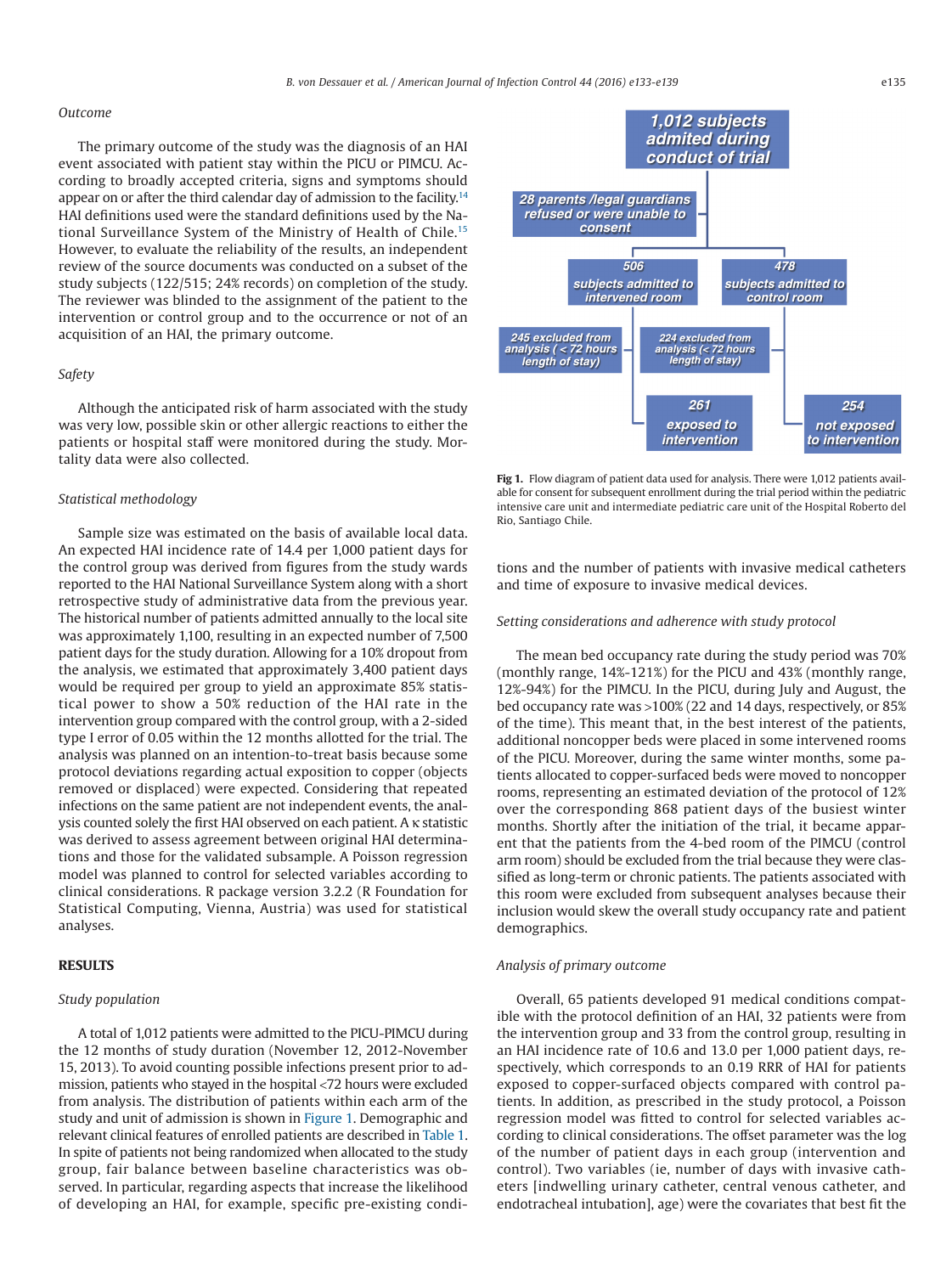<span id="page-3-0"></span>model. The adjusted estimate of the effect provided by the incorporation of copper into the built clinical environment from the fitted model was an RRR of 0.26 (90% confidence interval, 0.48 to -0.06) (Table 2).

Forty-two patients developed only 1 HAI during the study period, 21 developed 2 HAIs, 1 developed 3 HAIs, and 1 developed 4 HAIs. Only the first HAI event was considered in the primary analysis.

| <b>Table 1</b>                                                                          |
|-----------------------------------------------------------------------------------------|
| Demographic and clinical characteristics at study entry & postadmission characteristics |

| Characteristic                       | Intervention | Control  | P value |
|--------------------------------------|--------------|----------|---------|
| Patients consented PICU and PIMCU, n | 261          | 254      |         |
| Patients treated in PICU, n (%)      | 130(50)      | 149 (59) | .05     |
| Sex (male), $n$ (%)                  | 141 (54)     | 146(58)  | .48     |
| Age, $n$ $(\%)$                      |              |          |         |
| $\leq 1$ V                           | 133(51)      | 144(57)  | .22     |
| $>1$ y                               | 128 (49)     | 110(43)  |         |
| Median age $(y)$                     | 1            | 1        |         |
| Age range $(y)$                      | $0 - 16$     | $0 - 17$ |         |
| Pre-existing conditions              |              |          |         |
| None                                 | 67           | 79       | .46     |
| Oncology-immunodeficiency            | 11           | 6        |         |
| Gastrointestinal ostomy              | 8            | 7        |         |
| Cardiovascular malformation          | 5            | 5        |         |
| Other                                | 9            | 5        |         |
| Absence of devices at admission, %   | 83%          | 85%      | .55     |
| Active antimicrobial therapy at      | 17           | 13       | .18     |
| admission. %                         |              |          |         |
| Frequent causes of admission, %*     |              |          |         |
| Respiratory                          | 57           | 60       | .16     |
| Infectious                           | 49           | 52       |         |
| General surgery recovery             | 12           | 6        |         |
| Neurologic/neurosurgery              | 10/7         | 10/6     |         |
| Trauma/burn                          | 5/3          | 2/3      |         |
| Sepsis: shock/oncology               | 5/6          | 9/4      |         |
| Post admission characteristics       |              |          |         |
| LOS                                  |              |          |         |
| Median LOS, d                        | 4            | 4        |         |
| Range LOS, d                         | $1 - 100$    | $1 - 91$ |         |
| Patients with IUCs                   | 150          | 128      |         |
| Total days IUC                       | 680          | 640      |         |
| No. of patients with CVCs            | 144          | 133      |         |
| Total days CVC                       | 1,087        | 1,131    |         |
| No. of patients with ETT             | 158          | 130      |         |
| <b>Total days ETT</b>                | 731          | 729      |         |

*CVC*, central venous catheter; *ETT*, endotracheal intubation; *IUC*, indwelling urinary catheter; *LOS*, length of stay.

<span id="page-3-1"></span>\*Sum of the percent may be >100% because each patient may have >1 pre-existing condition at the time of admission.

#### **Table 2**

Primary end point: hospital-associated infection density rates

Urinary tract infection (UTI) and bloodstream infections were the most common types of HAI. Patients who developed HAI events in the intervened arm of the study had pre-existing conditions more frequently than patients in the control group and had longer lengths of stay (Table 2).

The data associated with [Table 3](#page-4-0) illustrate the type of infection and the pathogens isolated among HAI cases encountered in the room containing copper components and control rooms. Three patients displaying the symptoms of pneumonia were diagnosed solely using clinical criteria because all samples cultured were negative. This is a commonly observed occurrence with cases of suspected pneumonia. All 3 corresponded to patients assigned to the intervention arm of the study. A clear imbalance is observed in the number of UTI cases being more frequent in patients assigned to the control arm.

#### *Independent review of source documents*

An independent expert (blinded to the experimental assignment) reviewed the medical records, nurse charts, and laboratory results of 122 patients. Fifty four were HAI cases, and 68 were matched non-HAI cases. Matching parameters were length of stay, sex, and unit of admission. Each patient was classified as case or noncase according to an algorithm (previously established by the expert), which included number of days with fever, polymerase chain reaction levels, source of cultures, type of microorganisms isolated, and so forth. A test for agreement ( $\kappa$  score) gave an estimate of 0.41, which can be considered moderate agreement.

## *Secondary analyses*

The potential influence of bed occupancy over time on the occurrence of cases was explored. Excess occupancy rates (>100%) were only observed in the PICU; therefore, we analyzed PICU alone in a subgroup unplanned analysis. [Figure 2](#page-5-6) summarizes the distribution of HAI occurrence, bed occupancy rates, and surface bacterial burden measured over the study period. Median bacterial burden in the control rooms fluctuated at high levels, somewhat following occupancy rates within the PICU ward, whereas median bacterial burden in intervened rooms stayed steadily low. Although HAI cases in the intervention group seem to occur more or less randomly over time, HAI cases in the control group show a clustering trend during July-August (7 and 14 cases for the copper and noncopper group, respectively), coinciding with an isolated increase of median bac-

|                                                               |              |          | Relative risk      |
|---------------------------------------------------------------|--------------|----------|--------------------|
| Primary endpoint                                              | Intervention | Control  | reduction (90% CI) |
| <b>Total HAI cases</b>                                        | 32           | 33       |                    |
| HAI by care unit, PICU/PIMCU                                  | 26/6         | 28/5     |                    |
| Patient days                                                  | 3,012        | 2,531    |                    |
| Incidence rate, no. of HAIs per 1,000 patient days            | 10.6         | 13.0     | $0.81(0.50-1.32)$  |
| Presence of pre-existing condition at time of HAI acquisition |              |          |                    |
| Yes                                                           | 15           | 6        |                    |
| N <sub>o</sub>                                                | 17           | 27       |                    |
| Median length of stay, d                                      | 22           | 12       |                    |
| Range                                                         | $3 - 158$    | $4 - 96$ |                    |
| No. of HAI cases                                              | 43           | 48       |                    |
| Bloodstream infection                                         | $15*$        | 11       |                    |
| Urinary tract infection                                       | 9            | 16       |                    |
| Pneumonia                                                     | 71           |          |                    |
| Surgical site infection                                       | 11           | วา       |                    |

<span id="page-3-2"></span>*CI*, confidence interval; *HAI*, health care–associated infection; *PICU*, pediatric intensive care unit; *PIMCU*, intermediate pediatric care unit.

<span id="page-3-3"></span>\*One case without microbiologic confirmation.

† Three cases without microbiologic confirmation.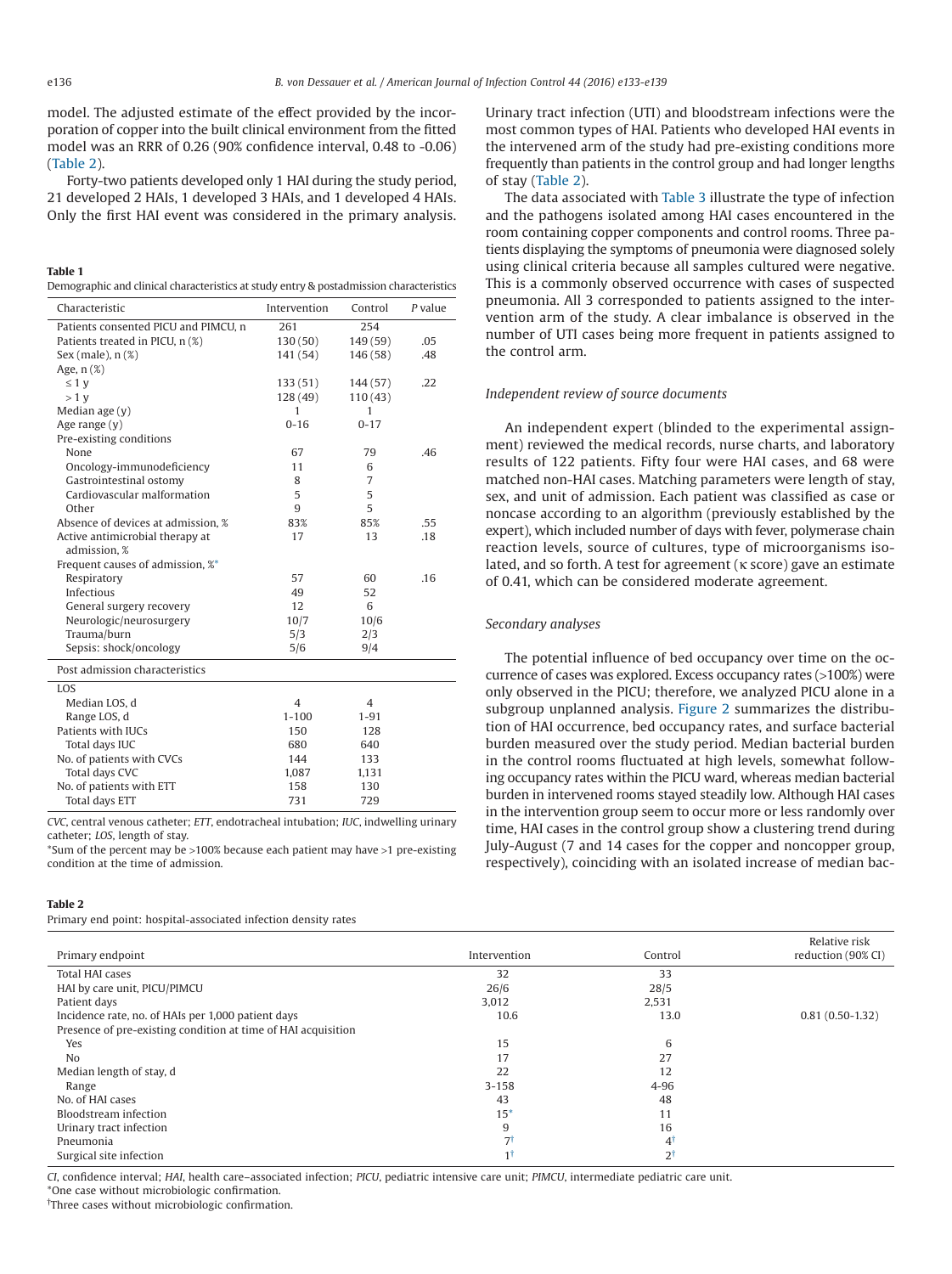<span id="page-4-0"></span>

| ---- | $\sim$ |
|------|--------|
|------|--------|

|  |  |  |  | Infection type and pathogen associated with HAI |  |  |
|--|--|--|--|-------------------------------------------------|--|--|
|--|--|--|--|-------------------------------------------------|--|--|

| Type of    |                                  |                              |
|------------|----------------------------------|------------------------------|
| infection  | Intervention rooms (copper)      | Control rooms                |
| <b>BSI</b> | 15 infections                    | 11 infections                |
|            | <b>Fungal infections</b>         | <b>Fungal infections</b>     |
|            | Candida albicans: 1              | Gram-positive infections: 5  |
|            | Gram-positive infections: 9      | S aureus: 2                  |
|            | Staphylococcus aureus: 1         | S epidermidis: 3             |
|            | Staphylococcus epidermidis: 3    | Gram-negative infections: 6  |
|            | Staphylococcus haemolyticus: 2   | K oxytoca: 2                 |
|            | Staphylococcus hominis: 2        | Klebsiella pneumoniae: 3     |
|            | Staphylococcus pyogenes: 1       | Haemophilus influenzae       |
|            | Gram-negative infections: 4      | type B: 1                    |
|            | Klebsiella pneumoniae: 3         |                              |
|            | Enterobacter cloacae: 1          |                              |
| PNEU       | 7 infections                     | 4 infections                 |
|            | Culture negative: 3              | Culture negative: 0          |
|            | <b>Fungal infections</b>         | Fungal infections: 0         |
|            | Candida parapsilosis: 1          | Gram-positive infections: 1  |
|            | Gram-positive infections: 1      | S pneumoniae                 |
|            | Streptococcus pneumoniae         | Gram-negative infections: 3  |
|            | Gram-negative infections: 2      | P aeruginosa: 1              |
|            | Pseudomonas aeruginosa: $n = 1$  | H influenzae type B: 2       |
|            | Haemophilus influenzae type B: 1 |                              |
| UTI        | 9 infections                     | 16 infections                |
|            | Fungal infections: 0             | Fungal infections: 1         |
|            | Gram-positive infections: 2      | C albicans: 1                |
|            | Enterococcus faecalis: 2         | Gram-positive infections: 3  |
|            | Gram-negative infections: 7      | E faecalis: 3                |
|            | Escherichia coli: 5              | Gram-negative infections: 13 |
|            | Klebsiella oxytoca: 1            | E coli: 8                    |
|            | Pseudomonas aeruginosa: 1        | K pneumoniae: 2              |
|            |                                  | Proteus mirabilis: 1         |
|            |                                  | E cloacae: 1                 |
| SSI        | 1 infection                      | 2 infections                 |
|            | Fungal infections: 0             | Fungal infections: 1         |
|            | Gram-positive infections: 0      | Candida lusitaniae           |
|            | Gram-negative infections: 1      | Gram-positive infections: 1  |
|            | Escherichia coli                 | S aureus: 1                  |

*BSI*, bloodstream infection; *HAI*, health care–associated infection; *PNEU*, pneumonia; *SSI*, surgical site infection; *UTI*, urinary tract infection.

terial burden on intervened rooms and also with occupancy rates >100%.

## *Safety analysis*

Adverse effects were not observed among the health care workers or patients exposed to copper-surfaced items. There was no indication of excess mortality identified during the study. Eight patients died during their course of care in the copper arm of the study, whereas 9 patients died during the course of care in the control arm of the study, accounting for an overall mortality rate of 2%.

# **DISCUSSION**

In this pragmatic clinical trial, an intervention consisting of placing selected copper alloy surfaced components in the environment in close proximity to patients admitted to the PICU and PIMCU showed a moderate 19% (crude) to 26% (adjusted) reduction of incident HAI rates compared with the control arm of the study. Although not statistically significant, the reduction to the HAI acquisition rate in the copper arm suggests that the reductions to the proximate environmental microbial burden near the patient warrant further investigation. This study represents only the second such RCT investigating a relationship between the environmental microbial burden and HAI acquisition. Here a pediatric population was used to investigate this relationship. The copper components were found to be equivalently effective in their ability to control the proximate microbial burden to those used in the adult trial. $9,11$ 

Although the comparison between the 2 groups failed to achieve significance, we recall the advice offered by Altman and Bland who encourage, "just because results are non-significant does not necessarily follow that the study found nothing of clinical importance.["16](#page-6-5) Although the RRR observed in our study was lower than expected, we offer that the actual overall effect that the lowered proximate microbial burden (copper arm of the study) contributed to the HAI acquisition rate in the pediatric units was somewhere between our estimate and the one observed in the published adult intensive care unit trial. $9$  Given that HAI acquisition is a complex and multifactorial clinical phenomenon, here the fractional difference observed between the copper intervention and control groups may not exceed the proportion of HAIs facilitated by exogenous cross transmission. Harbarth et al concluded from their work that such cross contamination for HAI acquisition may vary between 16% and 35%[.17](#page-6-6) Therefore, under this hypothesis, an extremely efficacious environmental intervention would, at the best, reduce HAI incidence by no more than 30%.

Additionally, protocol deviations were encountered during the course of our study during the winter season. Overcrowding led to misplaced objects and the addition of extra beds and patients into 2 rooms of the PICU. This may have limited the antimicrobial contribution provided by the copper intervention.

Some of our assumptions regarding statistical power calculations were not met. As already described, in the absence of better information, our estimated copper effect was optimistic. Also, the number of patients who failed to meet the minimum length of stay (72 hours) in the unit was underestimated (expected: 10%, observed: 47%). On a positive note, the estimated HAI incidence rate for the control arm for our facility was in close agreement to our estimate. In accordance with the published literature on the exposure of human skin to metallic copper materials, no adverse events were reported in association with the intervention. Similarly, mortality rates were equivalent for both arms of the study.

In summary, and following recommendations on how to report RCT results from pragmatic trials, $18$  we conclude that our results are compatible (90% confidence interval) with a 46% decrease or a 22% increase of HAI rates. However, taking into account that there is no biologic plausibility that lower microbial burdens should lead to increases to HAI rates, and that a previous study showed a 42% decrease to the HAI acquisition rate, we offer that copper-surfaced objects offer a potential benefit that needs to be determined with a greater level of precision. Further, not all types of HAIs are likely to be equally influenced by environmental interventions. The results here suggest that there exists a greater effect on incidence rates for pediatric UTIs  $(3 \times 1,000 \text{ vs } 6 \times 1,000 \text{ patient days for copper and control groups},$ respectively). Ideally, a target difference could be defined, as proposed by various methodologists and trialists[.19](#page-6-8)

Despite the nonrandomized design of the study, both groups looked fairly comparable from the perspective of the most frequent clinical characteristics likely to introduce bias of some concern. The nonblinded characteristic of the study design was a major concern because, as previously stated, the diagnosis of HAI is a complex process requiring clinical judgment, particularly when a binary end point is lacking (ie, pathogen-positive culture). In this study, the clinicians responsible for assessing the primary outcome did not have access to the study database; therefore, they rapidly lost track of partial results. Controversial end points were adjudicated through a collective discussion among the medical trial team after discharge of the patient. Additionally, the conduct of an independent blind review of medical records associated with positive and negative HAIs offered some assurance regarding the consistency with which the primary outcome was assessed. For the sake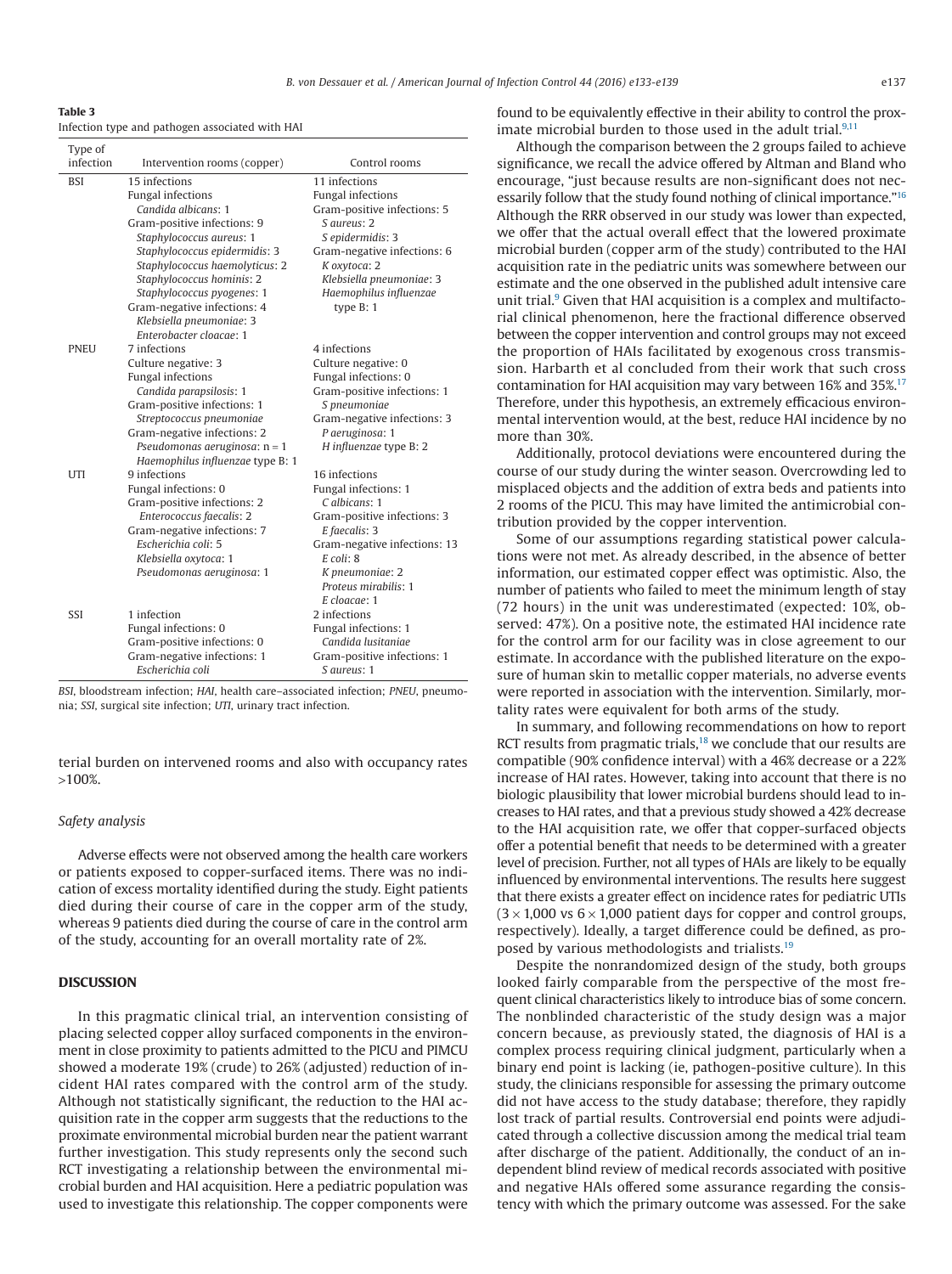<span id="page-5-6"></span>

**Fig 2.** Comparison of room occupancy rates with mean bacterial burden present on sampled objects along with the date of HAI acquisition. The mean bacterial burden associated with sampled objects (bed rails, cradles, and faucet handles; blue circles, copper-intervention objects; red circles, control objects), the date of HAI acquisition, (blue vertical line, HAI acquisition copper arm; red vertical line, HAI acquisition control arm), and the room occupancy rate (solid black line) were plotted against the time (day/month/year) that they were observed. *CFU*, colony forming units; *HAI*, health care–associated infection; *ICU*, intensive care unit.

of clarification, a κ test for agreement of 0.41 must be interpreted as a 41% agreement on top of what could be expected if the rating was performed at random[.20](#page-6-9)

Our results are generalizable to PICUs that present with comparable populations in terms of demography, HAI incidence rates, and type of infection reported. For example, the baseline HAI rate in our setting seemed to be a low rate (crude frequency rate of 13%) when compared with reported rates in PICUs of comparable countries, such as Brazil and Peru, where the crude HAI rates reported are 18% and 20%, respectively.<sup>21,22</sup> This low HAI acquisition rate may have also contributed to a lower than expected copper effect.

In thinking about the value proposition that the addition of a limited number of copper components offers to a comprehensive systems-based approach to control HAIs, a consideration of the data from the cost-benefit model developed by York Health Economic Consortium is warranted. Here the authors developed a cost-benefit model that was populated with established datasets relevant to the profiles for UK hospitals. The model assumed a copper size effect of 20% reduction of HAI rates. The model yielded a return of investment of 1 month and a cost per infection averted of £120[.23](#page-6-11) Therefore, a target difference of ≥20% reduction of HAIs seems a reasonable size effect from an economic and policy decision perspective, confirming the potential value that our results and copper components offer to a systems-based approach for controlling HAIs.

Considering the methodologic difficulties faced when evaluating this kind of environmental interventions, we concur with Stone et al $24$  to give more priority to time series experimental designs because they are best suited to detect temporal and nonindependent events as the ones studied in this clinical trial.

#### **Acknowledgments**

We thank David Vargas and Christian Larsen, DUAM, S.A., Santiago, Chile, for their technical assistance with the design, fabrication, and placement of copper surfaces within the clinical environment and the help and support of Carmen Tardito of CODELCO who facilitated the procurement and placement of the copper materials within the built hospital environment.

#### **References**

- <span id="page-5-0"></span>1. [Pittet D, Allegranzi B, Storr J, Bagheri Nejad S, Dziekan G, Leotsakos A, et al.](http://refhub.elsevier.com/S0196-6553(16)30338-8/sr0010) [Infection control as a major World Health Organization priority for developing](http://refhub.elsevier.com/S0196-6553(16)30338-8/sr0010) [countries. J Hosp Infect 2008;68:285-92.](http://refhub.elsevier.com/S0196-6553(16)30338-8/sr0010)
- <span id="page-5-1"></span>2. [World Health Organization. WHO guidelines on hand hygiene in health care:](http://refhub.elsevier.com/S0196-6553(16)30338-8/sr0015) [first global patient safety challenge clean care is safer care. Geneva, Switzerland:](http://refhub.elsevier.com/S0196-6553(16)30338-8/sr0015) [World Health Organization; 2009.](http://refhub.elsevier.com/S0196-6553(16)30338-8/sr0015)
- <span id="page-5-2"></span>3. [Spaulding EH. Chemical disinfection of medical and surgical materials. In:](http://refhub.elsevier.com/S0196-6553(16)30338-8/sr9000) [Lawrence C, Block SS, editors. Disinfection, sterilization, and preservation.](http://refhub.elsevier.com/S0196-6553(16)30338-8/sr9000) [Philadelphia: Lea & Febiger; 1968. p. 517-31.](http://refhub.elsevier.com/S0196-6553(16)30338-8/sr9000)
- <span id="page-5-3"></span>4. [Attaway HH 3rd, Fairey S, Steed LL, Salgado CD, Michels HT, Schmidt MG. Intrinsic](http://refhub.elsevier.com/S0196-6553(16)30338-8/sr0020) [bacterial burden associated with intensive care unit hospital beds: effects of](http://refhub.elsevier.com/S0196-6553(16)30338-8/sr0020) [disinfection on population recovery and mitigation of potential infection risk.](http://refhub.elsevier.com/S0196-6553(16)30338-8/sr0020) [Am J Infect Control 2012;40:907-12.](http://refhub.elsevier.com/S0196-6553(16)30338-8/sr0020)
- 5. [Dancer SJ. The role of environmental cleaning in the control of hospital-acquired](http://refhub.elsevier.com/S0196-6553(16)30338-8/sr0025) [infection. J Hosp Infect 2009;73:378-85.](http://refhub.elsevier.com/S0196-6553(16)30338-8/sr0025)
- <span id="page-5-4"></span>6. [Casey AL, Adams D, Karpanen TJ, Lambert PA, Cookson BD, Nightingale P, et al.](http://refhub.elsevier.com/S0196-6553(16)30338-8/sr0030) [Role of copper in reducing hospital environment contamination. J Hosp Infect](http://refhub.elsevier.com/S0196-6553(16)30338-8/sr0030) [2010;74:72-7.](http://refhub.elsevier.com/S0196-6553(16)30338-8/sr0030)
- 7. [Grass G, Rensing C, Solioz M. Metallic copper as an antimicrobial surface. Appl](http://refhub.elsevier.com/S0196-6553(16)30338-8/sr0035) [Environ Microbiol 2011;77:1541-7.](http://refhub.elsevier.com/S0196-6553(16)30338-8/sr0035)
- 8. [Schmidt MG, Attaway HH, Sharpe PA, John J Jr, Sepkowitz KA, Morgan A, et al.](http://refhub.elsevier.com/S0196-6553(16)30338-8/sr0040) [Sustained reduction of microbial burden on common hospital surfaces through](http://refhub.elsevier.com/S0196-6553(16)30338-8/sr0040) [introduction of copper. J Clin Microbiol 2012;50:2217-23.](http://refhub.elsevier.com/S0196-6553(16)30338-8/sr0040)
- <span id="page-5-5"></span>9. [Salgado CD, Sepkowitz KA, John JF, Cantey JR, Attaway HH, Freeman KD, et al.](http://refhub.elsevier.com/S0196-6553(16)30338-8/sr0045) [Copper surfaces reduce the rate of healthcare-acquired infections in the intensive](http://refhub.elsevier.com/S0196-6553(16)30338-8/sr0045) [care unit. Infect Control Hosp Epidemiol 2013;34:479-86.](http://refhub.elsevier.com/S0196-6553(16)30338-8/sr0045)